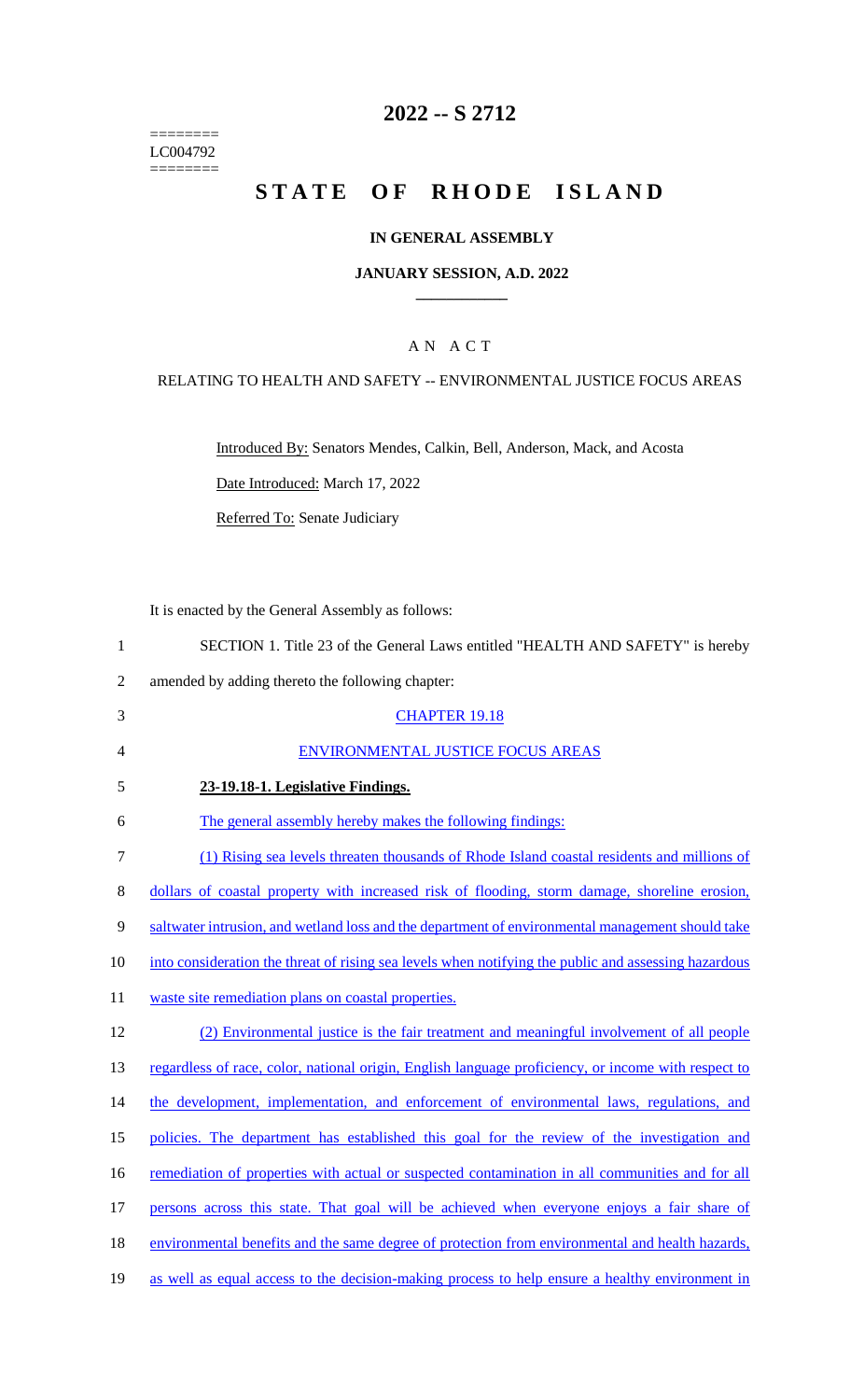- 1 which to live, learn, and work.
- 2 (3) As properties are investigated and cleaned up, the department should promote public 3 participation based on the beliefs that individuals should have a timely, meaningful way to 4 participate in decisions that impact them, and that public participation in its best form is an ongoing, 5 two (2)-way process that benefits both the public and the agency. 6 **23-19.18-2. Definitions.**  7 As used in this chapter: 8 (1) "Coastal zone" means the coastal waters of the state and adjacent lands and other areas 9 that are under the regulatory jurisdiction of the coastal resources management council pursuant to 10 chapter 23 of title 46 or the federal Coastal Zone Management Act [16 U.S.C. Ch. 33 § 1451 et 11 seq.]. 12 (2) "Environmental justice focus areas" means areas defined by United States Census block 13 groups that are in the highest fifteen percent (15%) of all Census block groups in Rhode Island with 14 respect to the percent population identified as racial minorities or the highest fifteen percent (15%) 15 of Rhode Island Census block groups with respect to percent population with income identified as 16 being twice the federal poverty level or below (utilizing the most recent and readily available data 17 from the United States Census Bureau). 18 (3) "Performing party" or "parties" means any bona fide prospective purchaser, responsible 19 party, voluntary party or any other party (or parties) conducting an investigation of and/or 20 remediation at a contaminated site. 21 **23-19.18-3. Contaminated site investigation.**  22 (a) Whenever the director of the department of environmental management requires site 23 investigation for any contaminated site located in an environmental justice focus area or in coastal 24 zones, the performing party shall: 25 (1) Post signs to inform local residents about the project. When deemed appropriate, signs 26 will be required to be posted in a language (or languages) other than English. Signs shall be at least 27 four feet (4') by six feet (6') in size; posted for at least thirty (30) days minimum and from a date 28 one week prior to the initiation of field work for the site investigation to a date at least one week 29 following the issuance of either an interim letter of compliance or letter of compliance or other 30 official communication from the department that no further action is necessary, or for a twelve (12) 31 month maximum period, which shall be maintained in legible condition by the performing party; 32 clearly visible from the nearest public highway/road; and include the name/phone number/address 33 of an individual from whom any interested person may obtain information about the site or 34 remediation and any website address containing such information.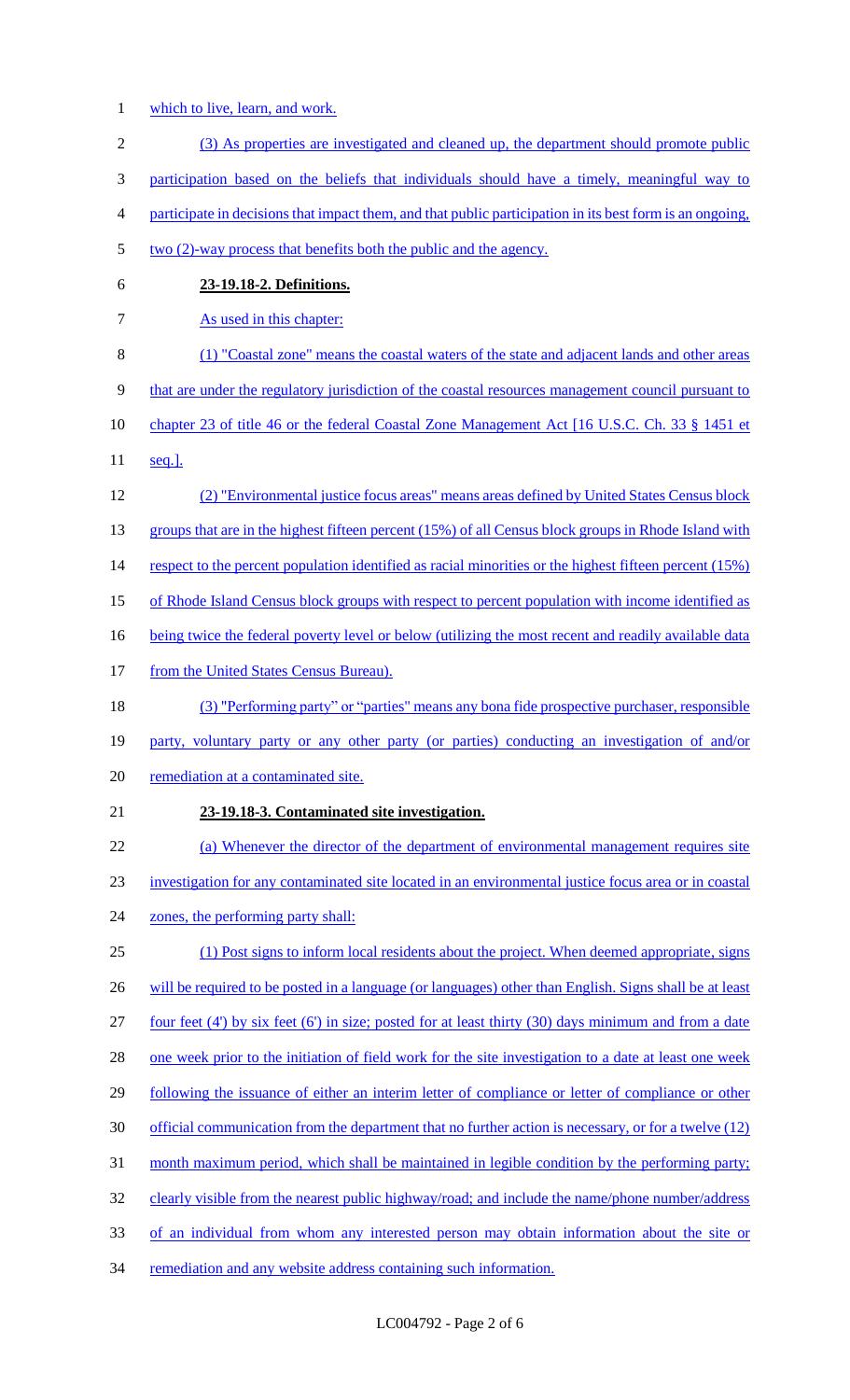1 (2) Provide public notice at two (2) points during the site investigation.

2 (i) Prior to conducting site investigation field activities at a known contaminated site, the 3 performing party shall notify all property owners, tenants, easement holders within two thousand 4 five hundred feet (2,500') of the site and the municipality that investigation activities are about to 5 occur.

6 (ii) When the site investigation is deemed complete, the department shall issue a program 7 letter confirming that the performing party has adequately assessed the nature and extent of 8 contamination at the contaminated site. Prior to the formal department approval of the site 9 investigation report (in the form of a remedial decision letter), the performing party shall notify all 10 abutting property owners, tenants, easement holders, the municipality, and any community well 11 suppliers associated with any well head protection areas which encircle the contaminated site, that 12 the investigation is complete and provide them with the findings of the investigation and any 13 proposed remedial alternative which includes on-site treatment and/or containment of hazardous 14 materials as part of the final remedy. 15 (iii) Whenever a site that is known to be contaminated or is suspected of being 16 contaminated based upon its past use is considered for possible reuse as the location of a school, 17 child care facility, or as a recreational facility for public use that supports existing or proposed 18 active recreation, the person proposing such reuse shall, prior to the establishment of a final scope 19 of investigation for the site and after the completion of all appropriate inquiries, hold a public 20 meeting for the purposes of obtaining information about conditions at the site and the 21 environmental history at the site that may be useful in establishing the scope of the investigation of 22 the site and/or establishing the objectives for the environmental clean-up of the site. The public 23 meeting shall be held in the city or town in which the site is located; public notice shall be given of 24 the meeting at least ten (10) business days prior to the meeting; public notice of the meeting shall 25 be provided to all abutting property owners, tenants, easement holders and the municipality; the 26 public meeting shall be conducted in a manner consistent with the requirements contained in § 23-27 19.18-5 regarding community meetings; and following the meeting, the record of the meeting shall 28 be open for a period of not less than ten (10) and not more than twenty (20) business days for the 29 receipt of public comment. The results of all appropriate inquiries, analysis and the public meeting, 30 including the comment period, shall be documented in a written report submitted to the department 31 in both hard copy and electronic format (as specified by the department) within seventy two (72) 32 hours of the meeting.

33 (iv) No work (remediation or construction) shall be permitted at the property until the 34 public meeting and comment period regarding the site's proposed reuse has closed except where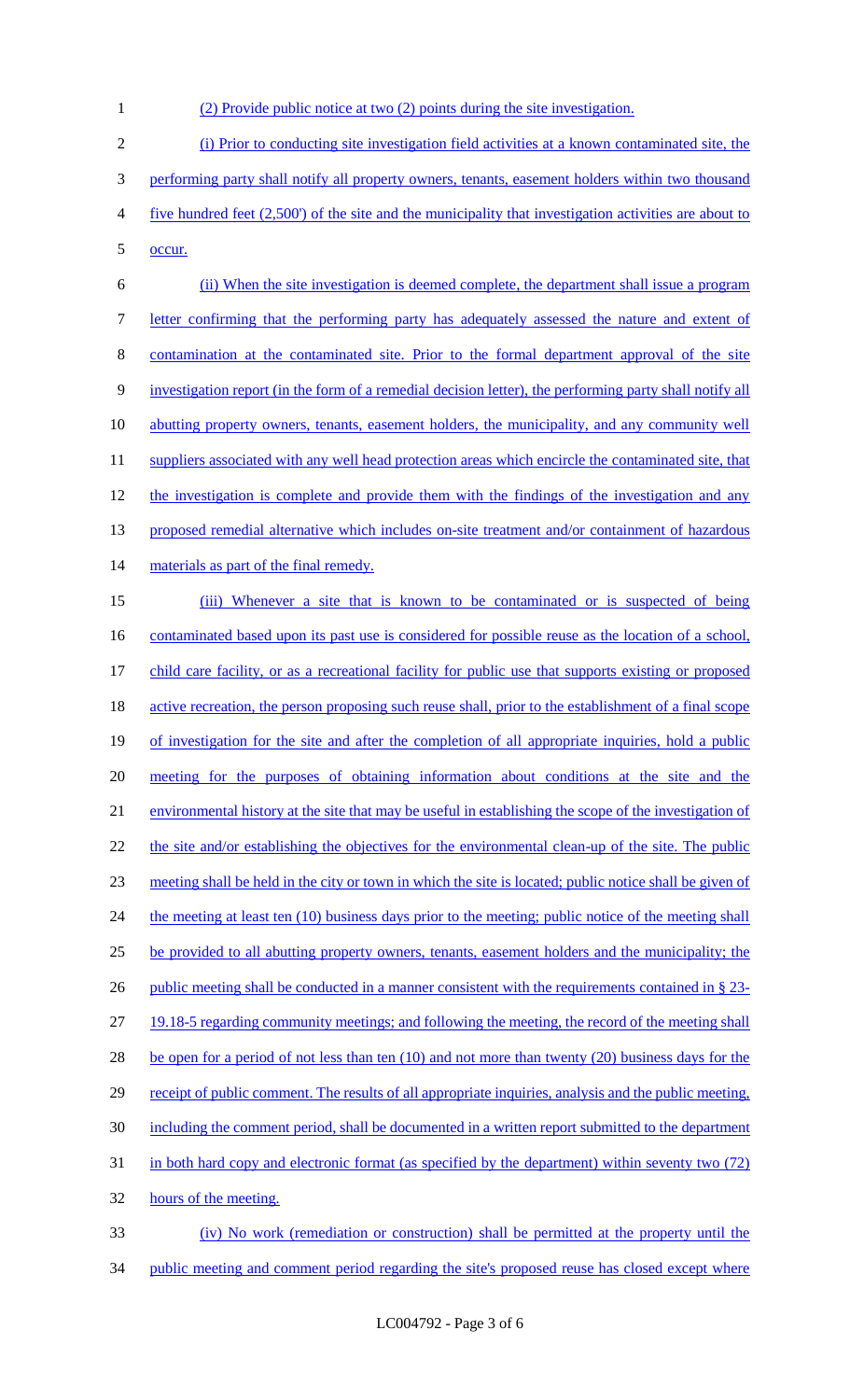- 1 the director determines that such work is necessary to mitigate or prevent:
- (A) An imminent threat to human health, public safety or the environment; or
- (B) Off-site migration of known or suspected contamination.
- (v) The public notice, meeting and comment period required by this section shall be in 5 addition to any other requirements for public notice and comment relating to the investigation or remedy of the site and may be made part of another meeting pertaining to the site; provided, that 7 the minimum standards established by this section for notice and comment are met. Any investigation or remediation undertaken prior to the completion of the public comment period shall be limited to measures necessary to define and/or mitigate the imminent threat and/or off-site 10 migration. **23-19.18-4. Fact sheets and enhanced communication.**
- For contaminated sites located in environmental justice focus areas, or in coastal zones, the 13 performing party shall prepare a site-specific fact sheet presenting the known history of the site, 14 the suspected contamination (based on both historical uses and existing environmental information), the point in the process where the contaminated site is and the expected path moving 16 forward, and the department's contact information for the site. Draft fact sheets shall be submitted to the department in both hard copy and electronic format (as specified by the department) along with a proposed communications plan on how to effectively disseminate the information in the 19 community around the contaminated site. These materials shall be submitted to the department 20 prior to the commencement of the public notice specified in § 23-19.18-3. Information to be provided to the community shall include, at a minimum, the final approved site-specific fact sheet 22 and informational materials about the department and the department's site remediation and brownfields program, which shall be provided by the department. When appropriate, such materials 24 shall be required to be provided in a language (or languages) other than English. After review and approval, the performing party shall implement the communications plan. **23-19.18-5. Community meetings.**  (a) Whenever requested by fifteen (15) persons, or by a governmental subdivision or 28 agency, or by an association having not less than fifteen (15) members, who are either located near a contaminated site or are potential users of the contaminated site after redevelopment, an initial
- community meeting shall be held. The request for said community meeting shall be submitted in
- writing to the performing party and the department. The purpose of the meeting is to:
- (1) Disseminate information about the department's site remediation program and the
- specific contaminated site of interest;
- (2) Document community comments and concerns about the investigation, clean-up, and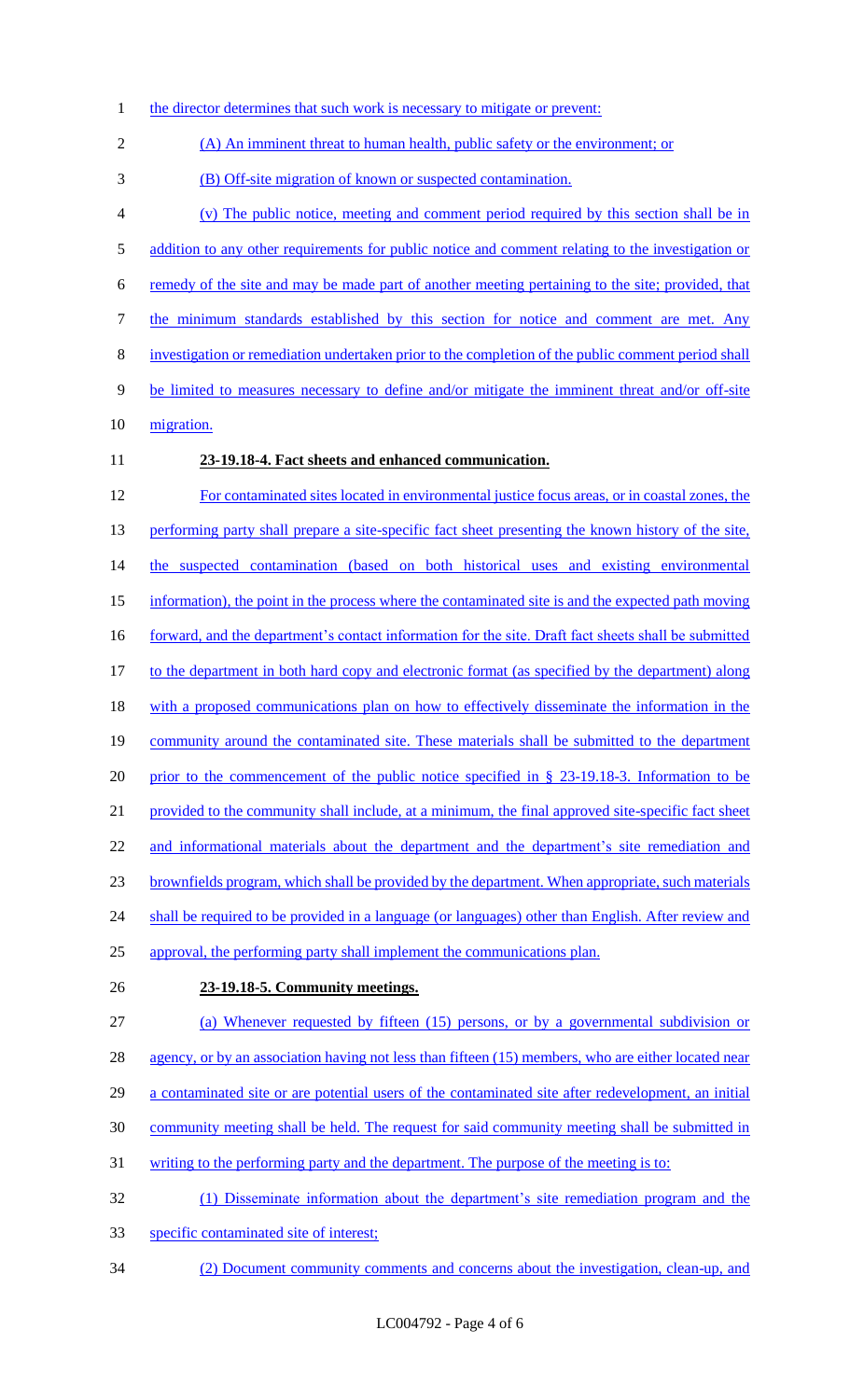- 1 reuse of the contaminated site; and 2 (3) Engage in a dialogue with the public about the contaminated site. 3 (b) Community meetings shall be organized by the performing party and will be accessible 4 to all participants who wish to attend (considering public transportation and access for the disabled). 5 All meetings shall be held at a time and place convenient to all participants. An atmosphere of 6 "equal participation" among all involved should be established including, but not limited to, 7 avoiding panels, head tables, or auditorium presentations. Translation assistance for non-English 8 speakers shall be provided by the performing party when appropriate. 9 (c) A written summary of all public meetings shall be submitted to the department in both 10 hard copy and electronic format (as specified by the department) by the performing party within 11 seventy two (72) hours of the meeting. At a minimum, the written meeting summary shall: 12 (1) Identify the main issues of concern to the community, including efforts at the meeting 13 to draw out local knowledge about the contaminated site, concerns about the investigation and 14 clean-up, and any concerns about the reuse plan; 15 (2) Document requests by the community for a continued dialog, including the requested 16 form and frequency; and 17 (3) Formulate a proposed response to the issues raised through specific, clear action items 18 and schedules. 19 **23-19.18-6. Public involvement plans.**  20 The performing party shall develop, and submit to the department for review and approval 21 in both hard copy and electronic format (as specified by the department), a site-specific public 22 involvement plan for any contaminated site for which the department has received a notification of 23 release and for which a minimum of fifteen (15) residents, local officials or other interested parties 24 have requested, in writing and in the form of a petition, that a formal process be set up for their 25 participation in cleanup planning. The public involvement plan shall address all relevant and 26 applicable requirements contained in §§ 23-19.18-3, 23-19.18-4 and 23-19.18-5. 27 **23-19.18-7. Release of public comments responses.**  28 Within ninety (90) days of submission of the completed site investigation, the responses 29 by the performing party to substantive public comments shall be made public upon request.
- 30 SECTION 2. This act shall take effect upon passage.

======== LC004792 ========